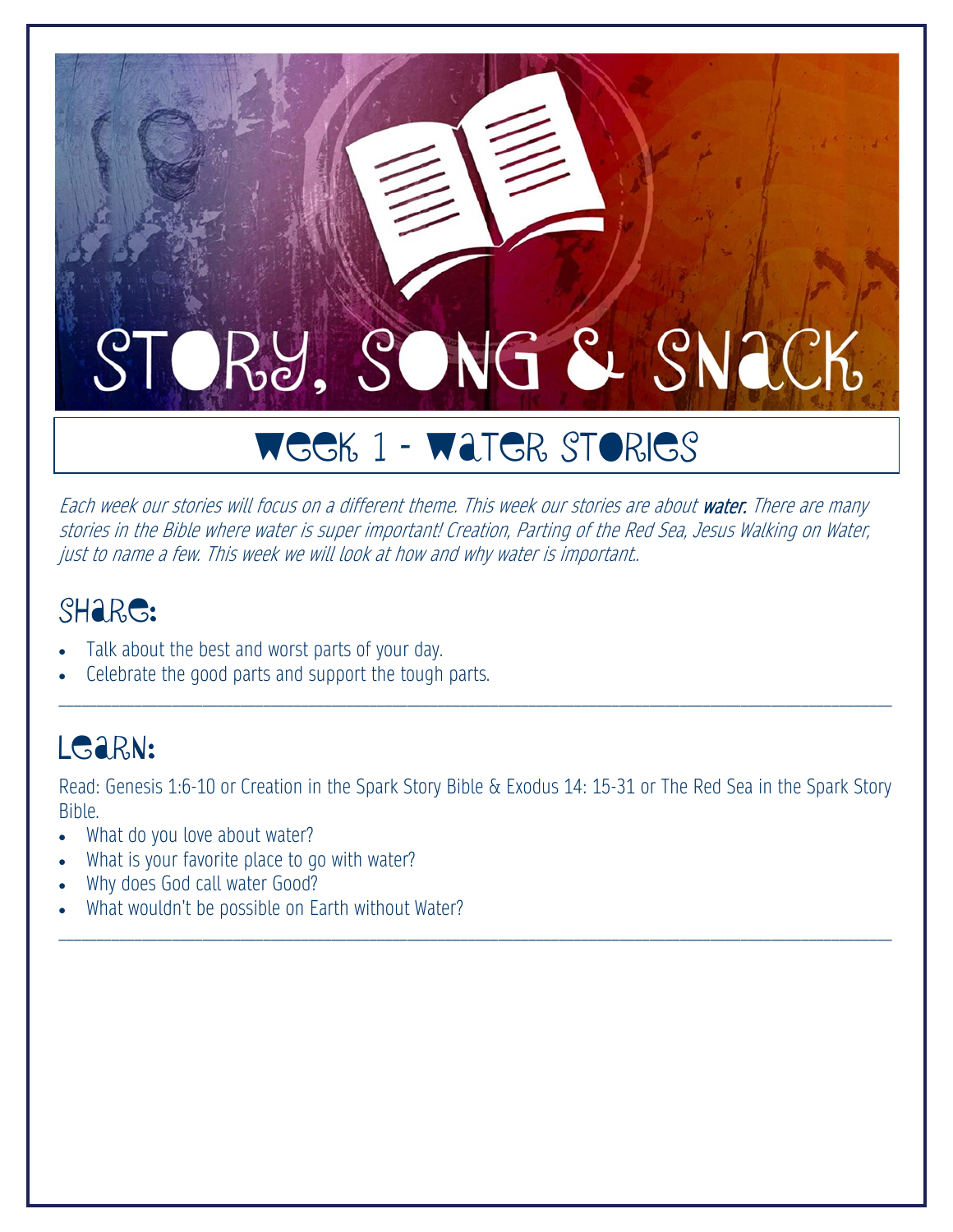This week's snack is Lubain (Yogurt Dip)

#### Ingredients:

- Non-Fat Greek Yogurt
- Diced Cucumber
- Lemon Juice (from 2-3 lemons)
- Minced Fresh Mint
- Minced Fresh Dill
- Minced Garlic
- Salt, Pepper, Lemon Pepper, Garlic Powder To Taste

#### Instructions:

Combine all ingredients in a mixing bowl. Eat with Pretzels, Pita Chips, or Fresh Bread.

## Engage:

This week we will make a Glitter Jar. The supplies you need are:

- A small jar
- Glue
- Warm Water
- Glitter

Start by filling up the jar almost halfway with glue. You can use clear glue, white glue or glitter glue. If you choose glitter glue you do not have to add Glitter later. After the glue is in the jar add the glitter. Next add the warm water. Stir or shake to mix everything up. After everything is in the jar you may choose to glue the lid shut so it may not be accidentally opened. You now have a glitter jar to keep you occupied and calm you down when needed.

\_\_\_\_\_\_\_\_\_\_\_\_\_\_\_\_\_\_\_\_\_\_\_\_\_\_\_\_\_\_\_\_\_\_\_\_\_\_\_\_\_\_\_\_\_\_\_\_\_\_\_\_\_\_\_\_\_\_\_\_\_\_\_\_\_\_\_\_\_\_\_\_\_\_\_\_\_\_\_\_\_\_\_\_\_\_\_\_\_\_\_\_\_\_\_\_\_\_\_\_\_\_\_\_\_\_\_\_\_\_

\_\_\_\_\_\_\_\_\_\_\_\_\_\_\_\_\_\_\_\_\_\_\_\_\_\_\_\_\_\_\_\_\_\_\_\_\_\_\_\_\_\_\_\_\_\_\_\_\_\_\_\_\_\_\_\_\_\_\_\_\_\_\_\_\_\_\_\_\_\_\_\_\_\_\_\_\_\_\_\_\_\_\_\_\_\_\_\_\_\_\_\_\_\_\_\_\_\_\_\_\_\_\_\_\_\_\_\_\_\_

#### PRay:

God - you are our Good Creator. All that is made is awesome and beautiful. As we use water today, we will remember you and give you thanks. Amen.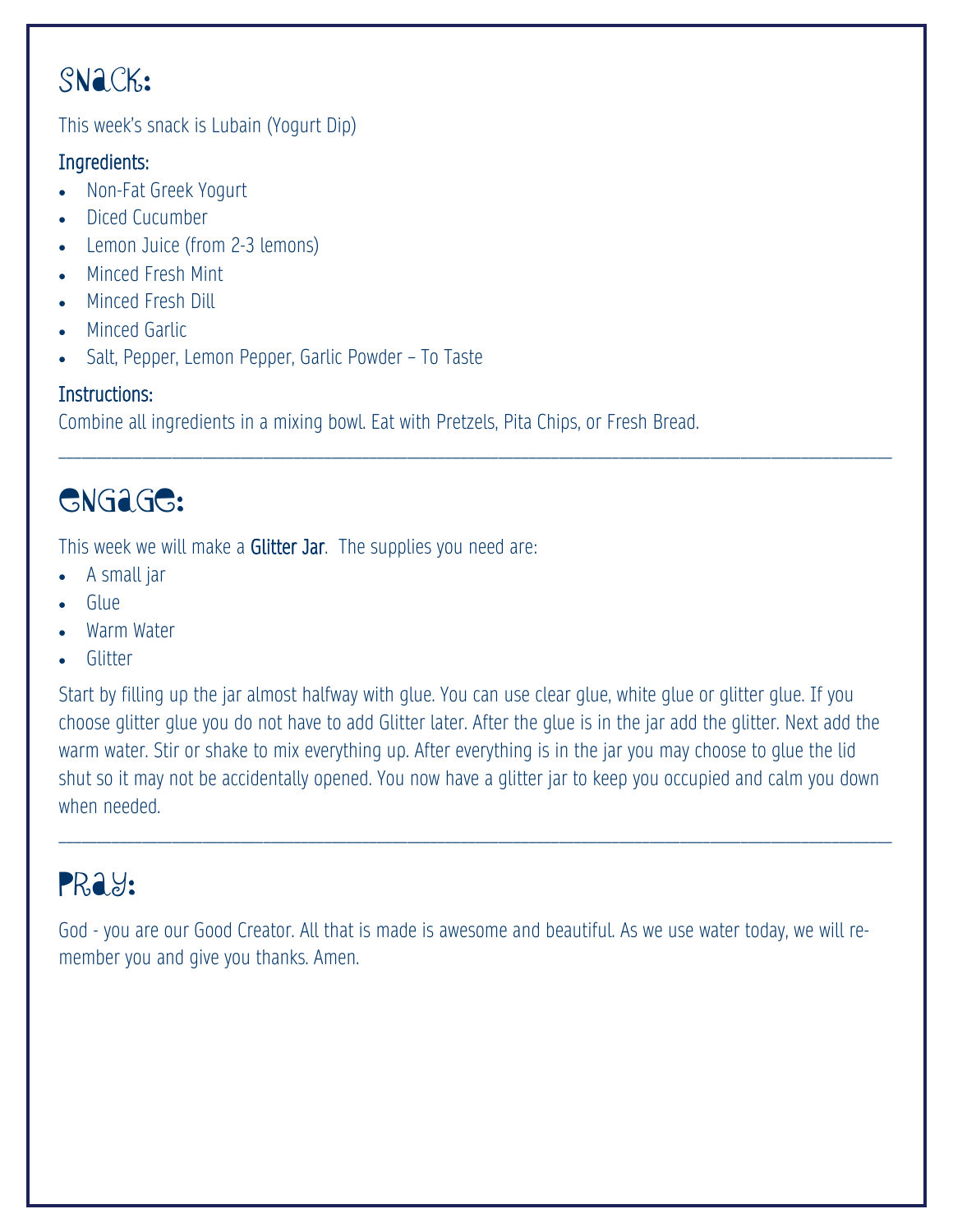# WEEK 2 – Baptism Stories

This week our stories are also water, but with a specific focus. They are about both water and baptism. There are many stories in the Bible about different people being baptized and baptizing others in the name of God. Before we get started today, make a list of all the stories about baptism in the Bible that you can remember.

#### SHare:

- Talk about the best and worst parts of your day.
- Celebrate the good parts and support the tough parts.

#### LGARN:

Read Matthew 3:13-17 or *Jesus' Baptism* in the Spark Story Bible & Mark 4:35-41 or A Storm in the Spark Story Bible.

\_\_\_\_\_\_\_\_\_\_\_\_\_\_\_\_\_\_\_\_\_\_\_\_\_\_\_\_\_\_\_\_\_\_\_\_\_\_\_\_\_\_\_\_\_\_\_\_\_\_\_\_\_\_\_\_\_\_\_\_\_\_\_\_\_\_\_\_\_\_\_\_\_\_\_\_\_\_\_\_\_\_\_\_\_\_\_\_\_\_\_\_\_\_\_\_\_\_\_\_\_\_\_\_\_\_\_\_\_\_

- What are some things that seem ordinary but are actually very special?
- Are there things that we think are ordinary that God uses in the world to do amazing things?
- Why might John the Baptist have hesitated to baptize Jesus?
- Do you remember your baptism?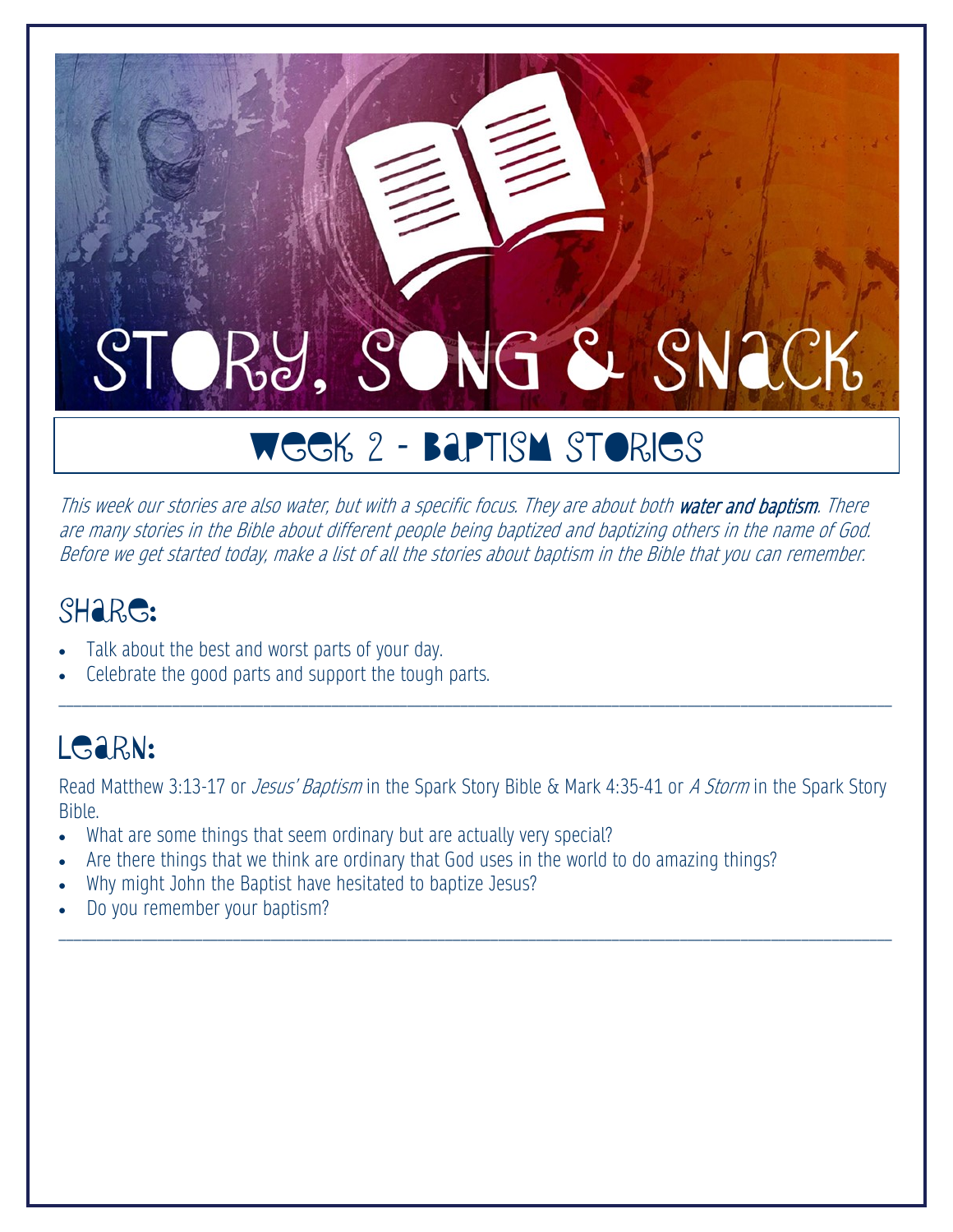This week's snack is a Meat Roll-up.

#### Ingredients:

- Sliced Deli Turkey (or your meat of choice)
- Cream Cheese
- Sliced Pickles, Sliced Bell Pepper, and/or Sliced Avocado

#### Instructions:

Spread cream cheese across a piece of deli meat. Place a pickle, pepper, or avocado at the far edge of meat on top of the cream cheese. Roll up the meat trapping the pickle/pepper/avocado inside. Slice the meat roll-up into rounds.

\_\_\_\_\_\_\_\_\_\_\_\_\_\_\_\_\_\_\_\_\_\_\_\_\_\_\_\_\_\_\_\_\_\_\_\_\_\_\_\_\_\_\_\_\_\_\_\_\_\_\_\_\_\_\_\_\_\_\_\_\_\_\_\_\_\_\_\_\_\_\_\_\_\_\_\_\_\_\_\_\_\_\_\_\_\_\_\_\_\_\_\_\_\_\_\_\_\_\_\_\_\_\_\_\_\_\_\_\_\_

## Engage:

This week we will make a Seashell Wind Chime. Supplies needed are:

- Small Seashells
- String
- Glue Gun
- 2 dowel rods or large popsicle sticks.

Glue the sticks together in the middle and let them dry. Connect strings of different lengths to different seashells. Once you have all your seashells tied to strings attach the other end of the strings to the sticks and spread them out to form the wind chime. If you cannot tie things together use a hot glue gun for connecting.

\_\_\_\_\_\_\_\_\_\_\_\_\_\_\_\_\_\_\_\_\_\_\_\_\_\_\_\_\_\_\_\_\_\_\_\_\_\_\_\_\_\_\_\_\_\_\_\_\_\_\_\_\_\_\_\_\_\_\_\_\_\_\_\_\_\_\_\_\_\_\_\_\_\_\_\_\_\_\_\_\_\_\_\_\_\_\_\_\_\_\_\_\_\_\_\_\_\_\_\_\_\_\_\_\_\_\_\_\_\_

#### PRay:

Loving God, thank you for baptismal water and how it frees us to live with joy and hope as your children. Help us remember we are enough in your eyes. Amen.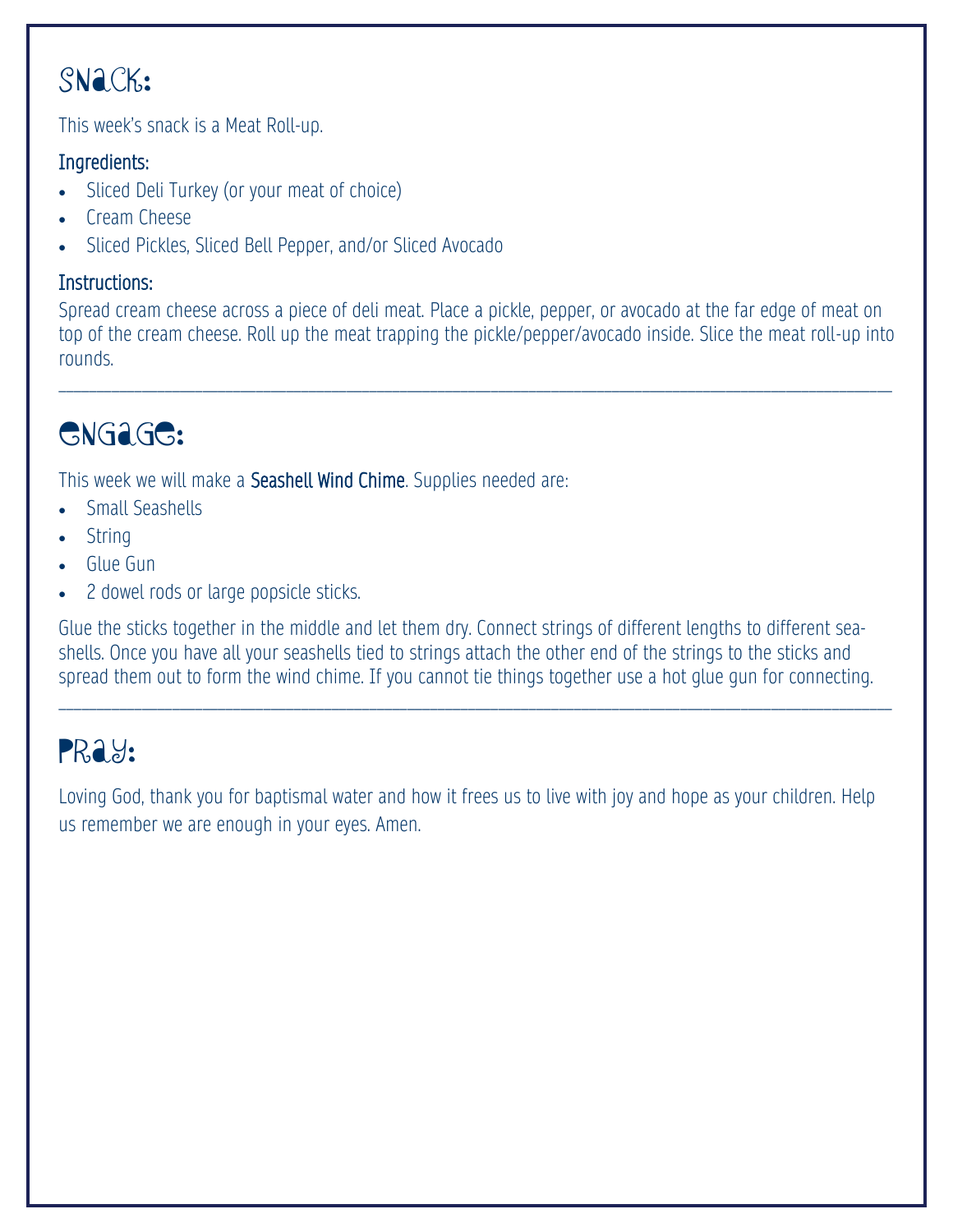# WEEK 3 - STORIES about Food

This week our stories focus on food and feeding. There are many stories in the Bible that mention feeding people's souls. There are also a lot of stories that just mention food for the body: Mana and Quail in the Wilderness, Loaves and Fishes, The Last Supper. This week we will look at why food and feeding others is important..

\_\_\_\_\_\_\_\_\_\_\_\_\_\_\_\_\_\_\_\_\_\_\_\_\_\_\_\_\_\_\_\_\_\_\_\_\_\_\_\_\_\_\_\_\_\_\_\_\_\_\_\_\_\_\_\_\_\_\_\_\_\_\_\_\_\_\_\_\_\_\_\_\_\_\_\_\_\_\_\_\_\_\_\_\_\_\_\_\_\_\_\_\_\_\_\_\_\_\_\_\_\_\_\_\_\_\_\_\_\_

#### SHare:

- Talk about the best and worst parts of your day.
- Celebrate the good parts and support the tough parts.

#### LGARN:

Read Exodus 16 or *Manna, Quail, Water* in the Spark Story Bible & Mark 6:31-44 or *Jesus Feeds 5000* in the Spark Story Bible.

- What is your favorite food?
- Do you say Grace before your meals?
- How does God provide enough or more than enough for you in your life?
- What does our church do to help those who don't have enough?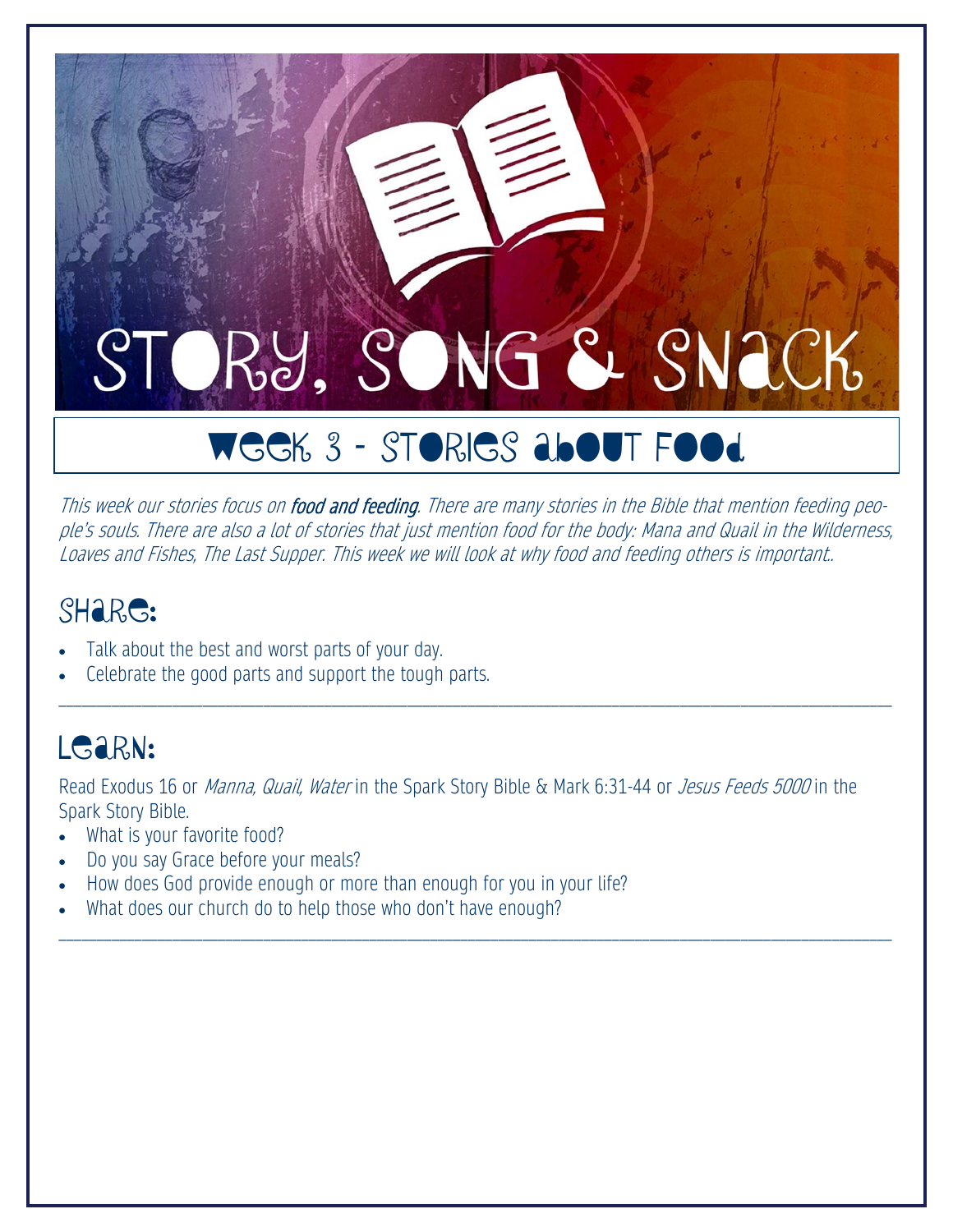This week's snack is Cottage Cheese & Toppings.

#### Ingredients:

- Small Curd Non-fat Cottage Cheese
- Fresh Fruit
- Chia Seeds
- Cinnamon

#### Instructions:

Place cottage cheese in a bowl. Top with fresh fruit, chia seeds, & cinnamon.

#### GNG<sub>aGG</sub>:

This week we are going to make Care Packages for Those Experiencing Homelessness. Supplies needed are:

\_\_\_\_\_\_\_\_\_\_\_\_\_\_\_\_\_\_\_\_\_\_\_\_\_\_\_\_\_\_\_\_\_\_\_\_\_\_\_\_\_\_\_\_\_\_\_\_\_\_\_\_\_\_\_\_\_\_\_\_\_\_\_\_\_\_\_\_\_\_\_\_\_\_\_\_\_\_\_\_\_\_\_\_\_\_\_\_\_\_\_\_\_\_\_\_\_\_\_\_\_\_\_\_\_\_\_\_\_\_

- A Large Ziplock Bag
- Bottle of Water
- Individually Packaged Snacks
- Socks
- Index Cards

When you put together these kits think about those who may not have a house and those who are hungry. Small snacks are helpful to beat the heat. Place all your items in the bag and either bring it up to the church or keep it in the car in case you come across a person experiencing homelessness. The index card is to write a short message like "God Loves You!" or Remember You Are Loved!"

\_\_\_\_\_\_\_\_\_\_\_\_\_\_\_\_\_\_\_\_\_\_\_\_\_\_\_\_\_\_\_\_\_\_\_\_\_\_\_\_\_\_\_\_\_\_\_\_\_\_\_\_\_\_\_\_\_\_\_\_\_\_\_\_\_\_\_\_\_\_\_\_\_\_\_\_\_\_\_\_\_\_\_\_\_\_\_\_\_\_\_\_\_\_\_\_\_\_\_\_\_\_\_\_\_\_\_\_\_\_

#### PRay:

Gracious God, we praise and thank you for how you patiently and faithfully care for all of our needs. Please renew our trust in you and your promise to give us our daily bread. Amen.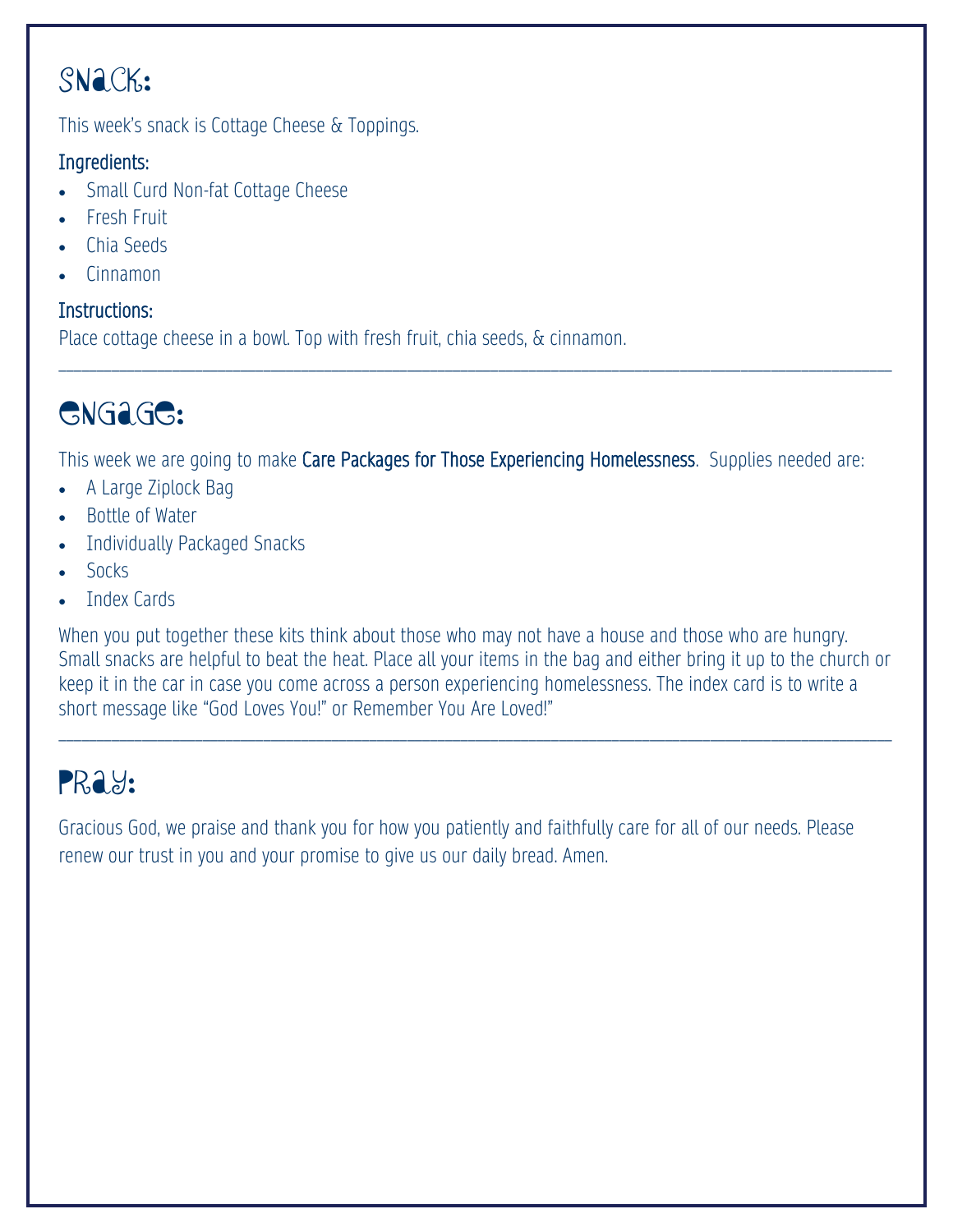# WEEK 4 – Stories about Land

This week our stories focus on land or earth. What do we use land for? Growing crops, feeding our animals, and many other things. We will learn about rest for the land and hear stories about using the land to benefit others.

\_\_\_\_\_\_\_\_\_\_\_\_\_\_\_\_\_\_\_\_\_\_\_\_\_\_\_\_\_\_\_\_\_\_\_\_\_\_\_\_\_\_\_\_\_\_\_\_\_\_\_\_\_\_\_\_\_\_\_\_\_\_\_\_\_\_\_\_\_\_\_\_\_\_\_\_\_\_\_\_\_\_\_\_\_\_\_\_\_\_\_\_\_\_\_\_\_\_\_\_\_\_\_\_\_\_\_\_\_\_

#### SHare:

- Talk about the best and worst parts of your day.
- Celebrate the good parts and support the tough parts.

#### LG<sub>aRN:</sub>

Read Leviticus 25: 1-7 or the interpretation below:

On Mount Sinai the Lord spoke to Moses and told him – "Tell the people of Israel that when y'all arrive in the promised land that I am giving to you, you can work the land. You can grow crops and vineyards and orchards with fruit and vegetables for six straight years. But on the seventh year – the land needs a break. The earth gets tired just like we do, and it needs to rest so it can restore itself and be ready to grow more food again later. During that year you can eat anything that just naturally grows on its own, but do not plant gardens or large fields of any kind. Give the earth a break."

- In what ways does land "work"?
- Why might land need to rest?
- If you were a farmer, what would you do for a whole year as the land rested?
- How does rest help us live the way God hopes for us to?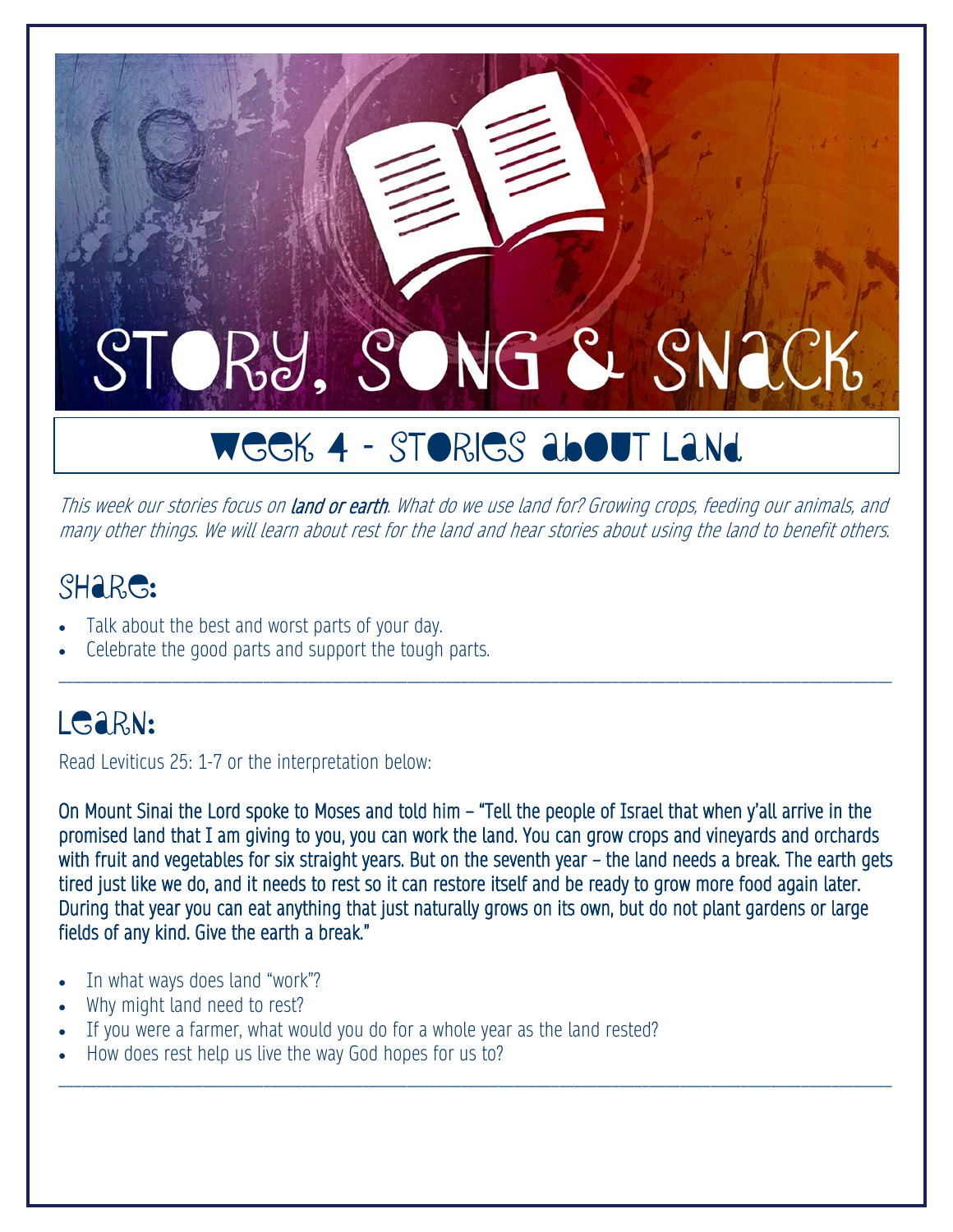The snack for this week is Avocado Slices.

#### Ingredients:

- 2-3 Avocados (sliced)
- Salt/Pepper/Garlic Powder to taste

#### Instructions:

Slice avocados and top with spices.

### Engage:

This week we will be Planting Seeds. What is your favorite vegetable or flower? Find some seeds and lets plant! If you choose to plant in the ground in your yard or garden, that is great! If you choose to plant in a pot or planter, you can decorate it with messages about God's Love. Don't forget to water that plant and show it some love. I cannot wait to watch it grow!

\_\_\_\_\_\_\_\_\_\_\_\_\_\_\_\_\_\_\_\_\_\_\_\_\_\_\_\_\_\_\_\_\_\_\_\_\_\_\_\_\_\_\_\_\_\_\_\_\_\_\_\_\_\_\_\_\_\_\_\_\_\_\_\_\_\_\_\_\_\_\_\_\_\_\_\_\_\_\_\_\_\_\_\_\_\_\_\_\_\_\_\_\_\_\_\_\_\_\_\_\_\_\_\_\_\_\_\_\_\_

\_\_\_\_\_\_\_\_\_\_\_\_\_\_\_\_\_\_\_\_\_\_\_\_\_\_\_\_\_\_\_\_\_\_\_\_\_\_\_\_\_\_\_\_\_\_\_\_\_\_\_\_\_\_\_\_\_\_\_\_\_\_\_\_\_\_\_\_\_\_\_\_\_\_\_\_\_\_\_\_\_\_\_\_\_\_\_\_\_\_\_\_\_\_\_\_\_\_\_\_\_\_\_\_\_\_\_\_\_\_

#### PRay:

Gentle God, Thank You for all that your earth provides. Thank you for knowing what is best for us and for all the earth., and for the goodness of rest. Amen.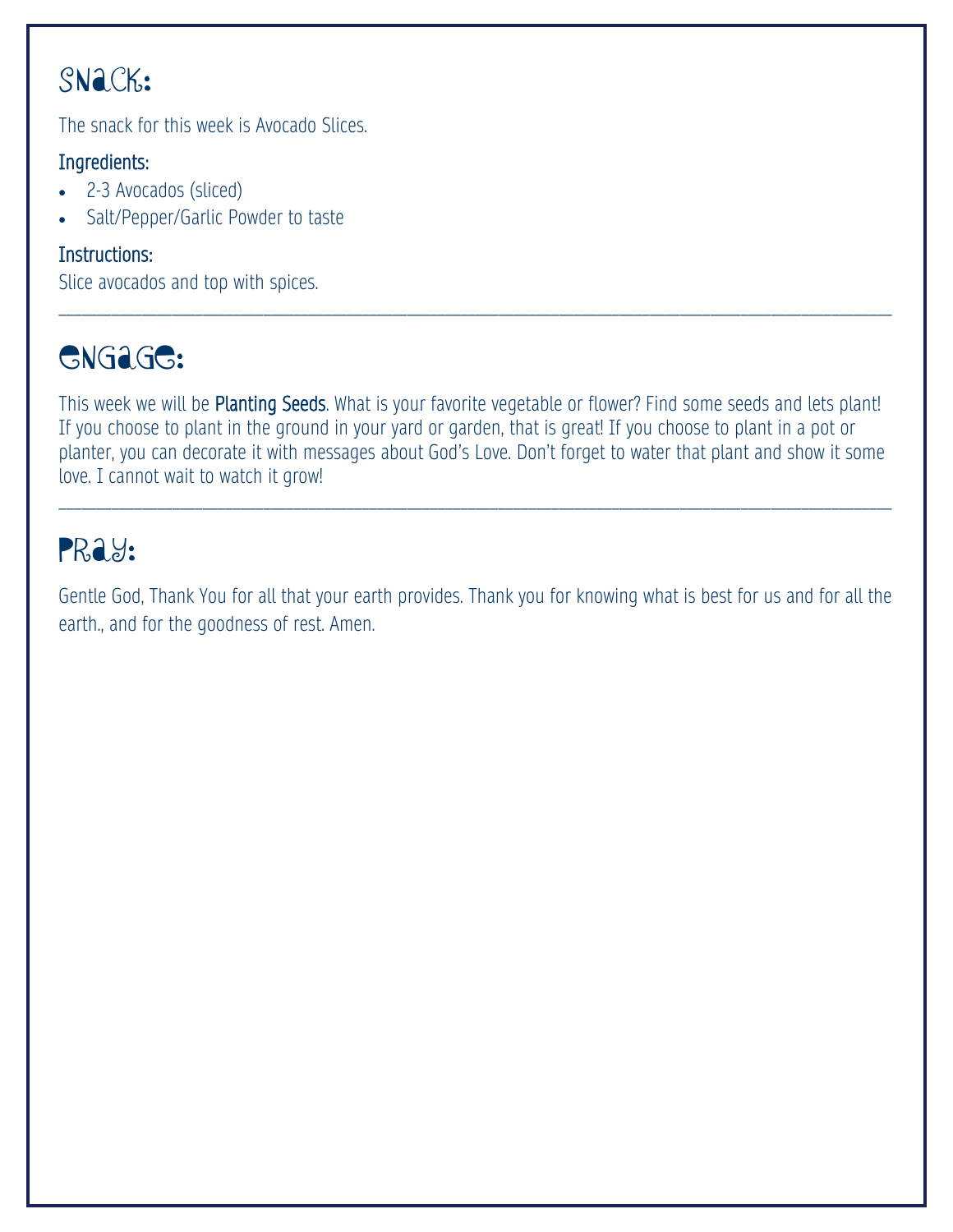# WEEK 5 – Animal Stories

This week our stories focus on animals! We all love our pets and this week we hear stories about creation of animals and how God used some animals to help humans in their faith journey. When you take the time to look there are many stories about animals in the Bible. Noah and the Dove, Jesus Riding a Donkey, and Animals 2 by 2. Can you think of others?

#### SH<sub>a</sub>R<sub>G</sub>:

- Talk about the best and worst parts of your day.
- Celebrate the good parts and support the tough parts.

#### LGARN:

Read Genesis 1: 20-25 or *Creation* in the Spark Story Bible & Numbers 22: 22-35 or the interpretation found on the next page.

\_\_\_\_\_\_\_\_\_\_\_\_\_\_\_\_\_\_\_\_\_\_\_\_\_\_\_\_\_\_\_\_\_\_\_\_\_\_\_\_\_\_\_\_\_\_\_\_\_\_\_\_\_\_\_\_\_\_\_\_\_\_\_\_\_\_\_\_\_\_\_\_\_\_\_\_\_\_\_\_\_\_\_\_\_\_\_\_\_\_\_\_\_\_\_\_\_\_\_\_\_\_\_\_\_\_\_\_\_\_

- What are your favorite animals and why?
- Why might God have created so many kinds of animals on the earth?
- When have you needed to rely on another person's ideas in your life?
- In what way does God use others, even animals at times, to show us something we couldn't see otherwise?

\_\_\_\_\_\_\_\_\_\_\_\_\_\_\_\_\_\_\_\_\_\_\_\_\_\_\_\_\_\_\_\_\_\_\_\_\_\_\_\_\_\_\_\_\_\_\_\_\_\_\_\_\_\_\_\_\_\_\_\_\_\_\_\_\_\_\_\_\_\_\_\_\_\_\_\_\_\_\_\_\_\_\_\_\_\_\_\_\_\_\_\_\_\_\_\_\_\_\_\_\_\_\_\_\_\_\_\_\_\_

• How does it change us to listen to and depend on others sometimes?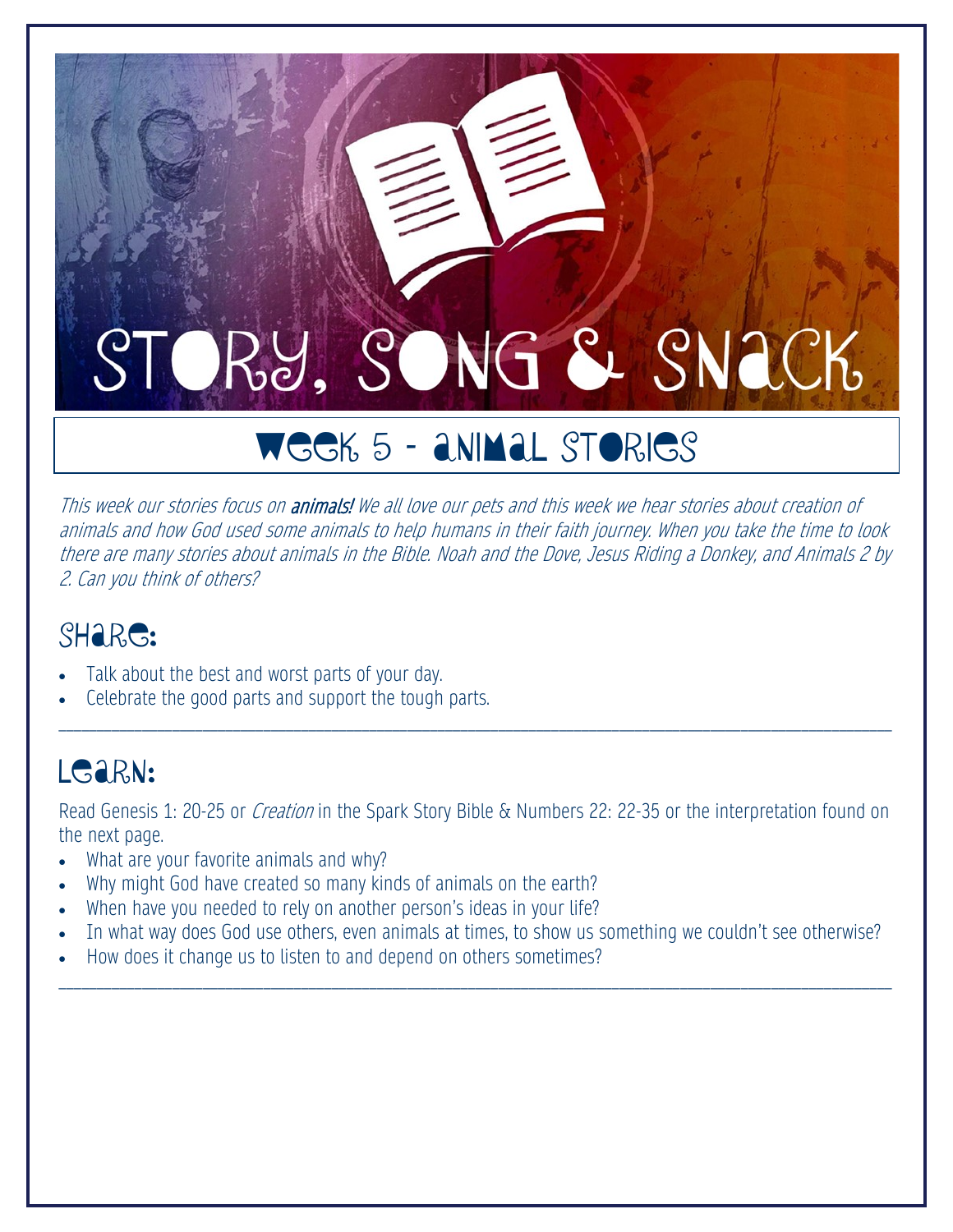The snack for this week is Hard Boiled Eggs.

#### Ingredients:

- Hard Boiled Eggs
- Salt/Pepper to Taste

#### Instructions:

Boil eggs in a pot of water for 15 minutes. Rinse in cold water. Shell and enjoy with salt & pepper.

\_\_\_\_\_\_\_\_\_\_\_\_\_\_\_\_\_\_\_\_\_\_\_\_\_\_\_\_\_\_\_\_\_\_\_\_\_\_\_\_\_\_\_\_\_\_\_\_\_\_\_\_\_\_\_\_\_\_\_\_\_\_\_\_\_\_\_\_\_\_\_\_\_\_\_\_\_\_\_\_\_\_\_\_\_\_\_\_\_\_\_\_\_\_\_\_\_\_\_\_\_\_\_\_\_\_\_\_\_\_

## Engage:

This week we will make a Bird Feeder. Supplies needed are:

- A pinecone or small toilet paper roll
- Bird Seed
- Peanut Butter
- String
- A Paper Plate

First take the pinecone or cardboard roll and tie a string to one end. Now take the peanut butter and apply it to the cone or roll. Take the bird seed and pour it onto the paper plate. Take your roll/pinecone & roll it in the bird seed covering as much peanut butter as you can. Get an adult to help you hang it in a tree and enjoy watching the animals get a snack.

\_\_\_\_\_\_\_\_\_\_\_\_\_\_\_\_\_\_\_\_\_\_\_\_\_\_\_\_\_\_\_\_\_\_\_\_\_\_\_\_\_\_\_\_\_\_\_\_\_\_\_\_\_\_\_\_\_\_\_\_\_\_\_\_\_\_\_\_\_\_\_\_\_\_\_\_\_\_\_\_\_\_\_\_\_\_\_\_\_\_\_\_\_\_\_\_\_\_\_\_\_\_\_\_\_\_\_\_\_\_

## PRay:

Imaginative God, you delight in creation and we do, too. Thank you for filling the world with such fantastic creatures. Help us to celebrate all that you have made. Amen.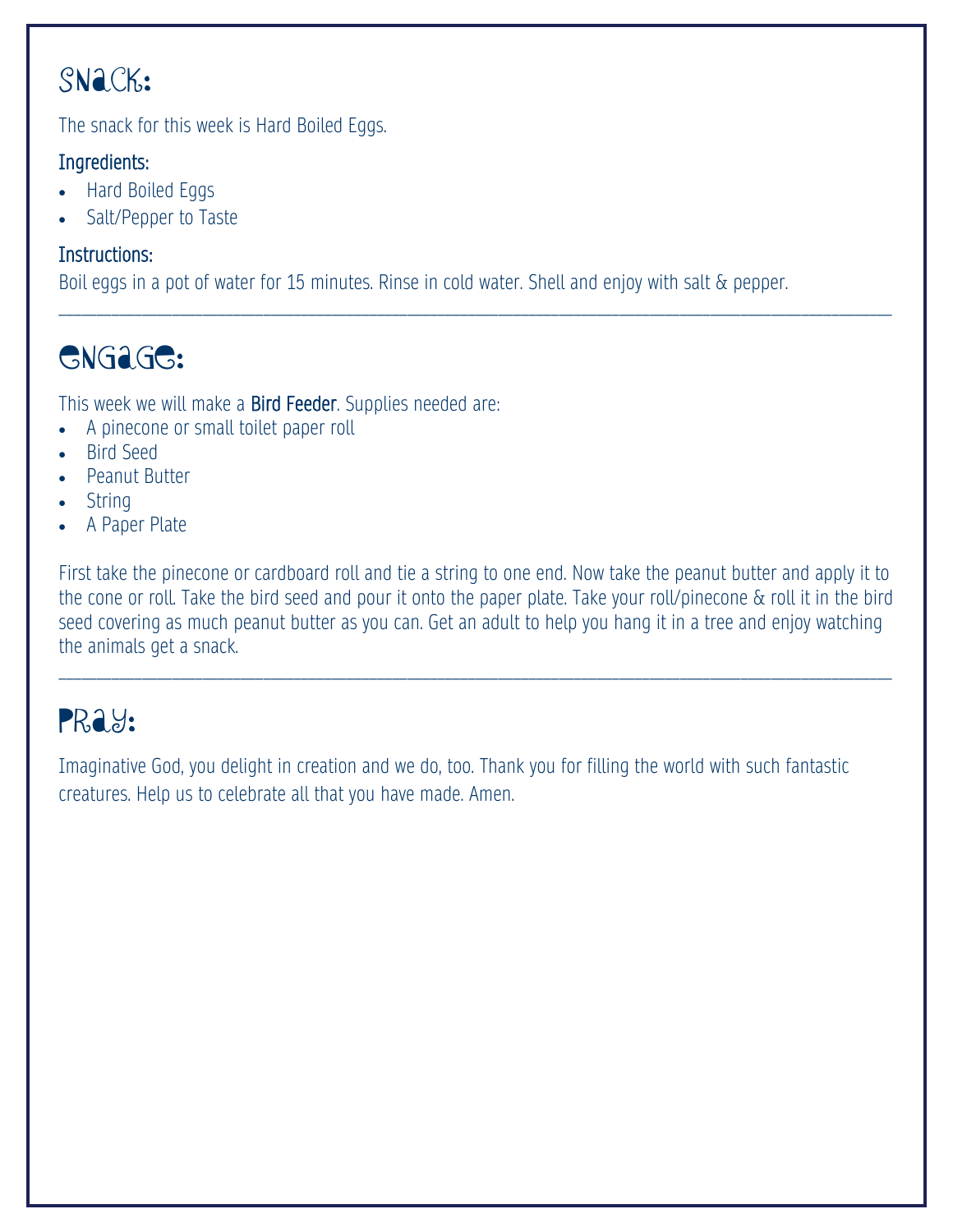Balaam was not an Israelite, but God had a special job for him to do anyway. God wanted Balaam to deliver messages for God himself. Balaam wasn't so sure he wanted to be a prophet of God, so he got up one morning and saddled his donkey and went off with some important men from Moab instead.

As he was going, God got mad at him. He was not doing what God asked! So, God sent God's angel to confront Balaam. The donkey Balaam was riding was able to see God's angel and knew that God was mad, so the donkey tried to take a different path to avoid the angel. Balaam couldn't see the angel and got mad at his donkey and hit it.

This happened again as they were going through a vineyard. The vineyard had a fence on each side of the path. As the donkey tried to avoid the angel, Balaam's foot and leg ended up getting scraped by the fence.

Balaam lost his temper and hit the donkey with a stick.

God decided to speak to Balaam through the donkey. God said, "What have I done to deserve getting hit by you?"

Balaam didn't even realize that his donkey was talking. He replied: "You've been playing tricks and not doing what you are supposed to. You keep trying to take me on the wrong paths. I should have hurt you even more than I did!"

God spoke again through the donkey: "Haven't I been your donkey for years? You've ridden me over and over again. Have I ever done anything like this before?"

Balaam said: "No."

Then God helped Balaam see what was happening. Balaam saw the angel and realized how wrong and mean he had been.

He knelt on the ground before God's angel.

The angel spoke to Balaam and said: "Why have you been so mean to your poor donkey. I came to block your way because you aren't doing what God asked of you. Your donkey saw me and was trying to protect you."

Balaam replied: "I have sinned. I had no idea you were standing there, and I shouldn't have treated my donkey that way. I'll go back to where I came from."

The angel told Balaam: "Go ahead and keep traveling with the important men from Moab, but from now on you only get to say what God wants you to say. Nothing else. You are God's prophet now."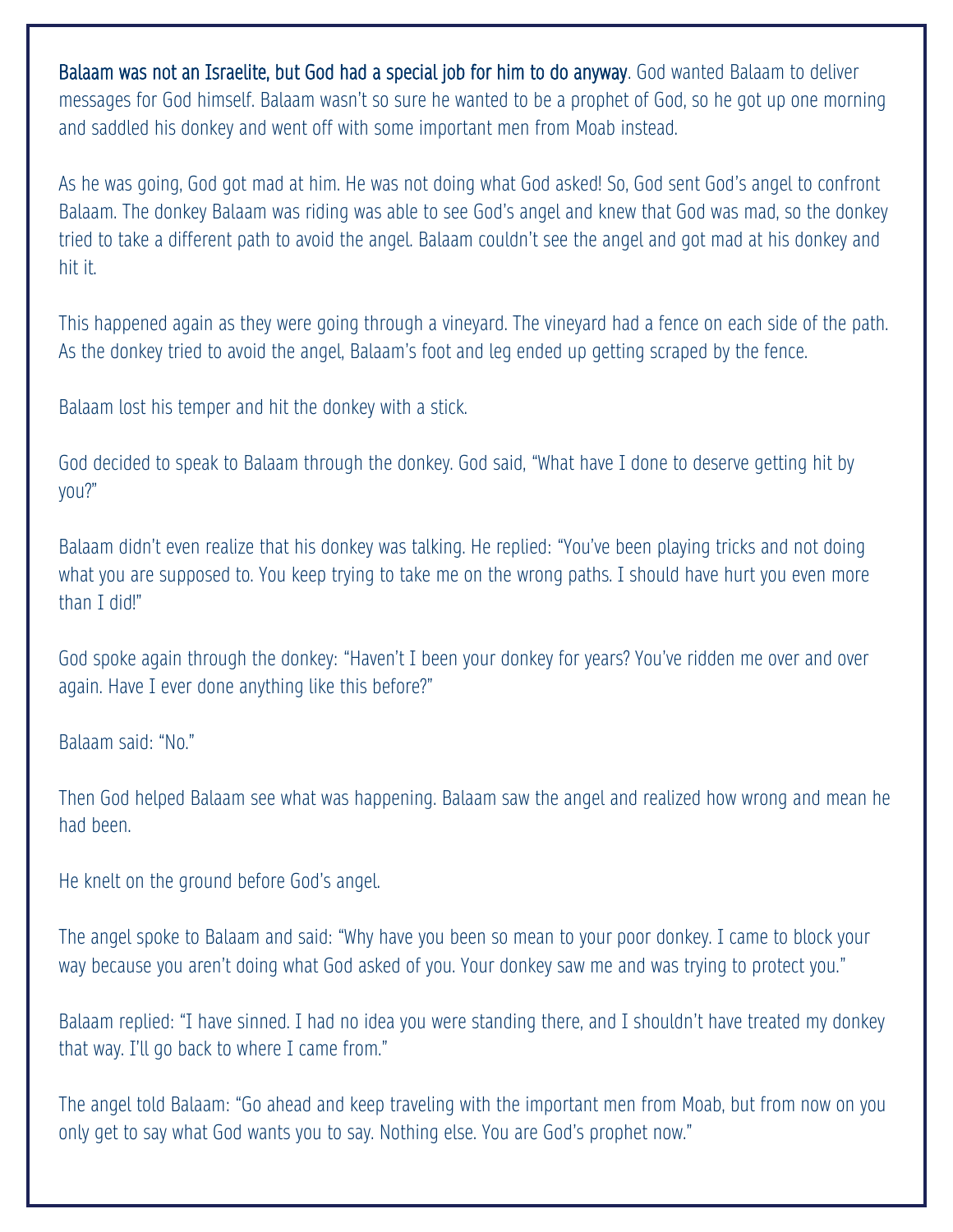# WEEK 6 – Stories About Being Lost

This week our stories are about **being lost**. When we lose something important to us, we look everywhere until we find it. If we are the one that is lost, we know others are out looking for us and helping to find us. This week we will learn about how much God loves and walks with us when we feel lost.

#### SHare:

- Talk about the best and worst parts of your day.
- Celebrate the good parts and support the tough parts.

#### LGARN:

Read Jonah 1-4 or *Jonah & the Big Fish* in the Spark Story Bible & Luke 15:1-7 or *The Good Shepherd* in the Spark Story Bible.

\_\_\_\_\_\_\_\_\_\_\_\_\_\_\_\_\_\_\_\_\_\_\_\_\_\_\_\_\_\_\_\_\_\_\_\_\_\_\_\_\_\_\_\_\_\_\_\_\_\_\_\_\_\_\_\_\_\_\_\_\_\_\_\_\_\_\_\_\_\_\_\_\_\_\_\_\_\_\_\_\_\_\_\_\_\_\_\_\_\_\_\_\_\_\_\_\_\_\_\_\_\_\_\_\_\_\_\_\_\_

- What is surprising about these stories?
- How did Jonah struggle to listen to God?
- How might it have felt to be the lost sheep?
- When have you resisted following what you knew God wanted you to do? What happened?
- Have you ever felt lost and alone? What was it like?
- How does it feel to know God will always find you?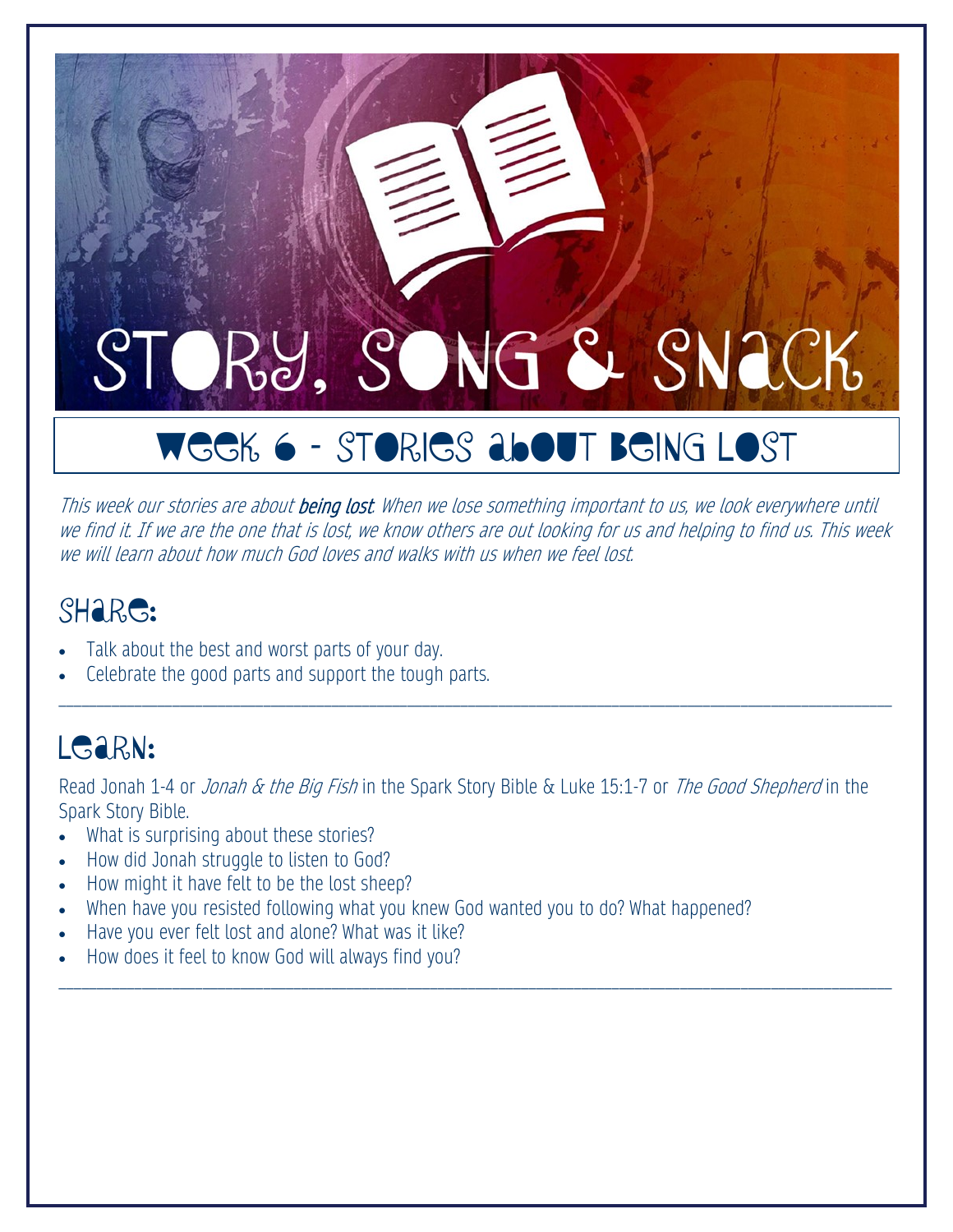The Snack for this week is Tomato Slices, Basil, & Mozzarella.

#### Ingredients:

- 2-3 Sliced Tomatoes
- Fresh Basil
- Fresh Sliced Mozzarella
- Salt/Pepper to Taste

#### Instructions:

Layer Tomato, Mozzarella, Spices, & Basil. Enjoy a fresh, easy, delicious treat!

## Engage:

This week we will make a Prayer Labyrinth. Attached you will find a Prayer Labyrinth printable sheet. Take colors and make it your own. You can color different sections different colors or follow the path and change colors every 5 seconds to make an awesome design. You can then use this as a great tool for quiet prayer time.

\_\_\_\_\_\_\_\_\_\_\_\_\_\_\_\_\_\_\_\_\_\_\_\_\_\_\_\_\_\_\_\_\_\_\_\_\_\_\_\_\_\_\_\_\_\_\_\_\_\_\_\_\_\_\_\_\_\_\_\_\_\_\_\_\_\_\_\_\_\_\_\_\_\_\_\_\_\_\_\_\_\_\_\_\_\_\_\_\_\_\_\_\_\_\_\_\_\_\_\_\_\_\_\_\_\_\_\_\_\_

\_\_\_\_\_\_\_\_\_\_\_\_\_\_\_\_\_\_\_\_\_\_\_\_\_\_\_\_\_\_\_\_\_\_\_\_\_\_\_\_\_\_\_\_\_\_\_\_\_\_\_\_\_\_\_\_\_\_\_\_\_\_\_\_\_\_\_\_\_\_\_\_\_\_\_\_\_\_\_\_\_\_\_\_\_\_\_\_\_\_\_\_\_\_\_\_\_\_\_\_\_\_\_\_\_\_\_\_\_\_

### PRay:

Celebrating God, thank you for your care for every creature and for each one of us. Help us notice those who are far off and to draw them in with love. Amen.